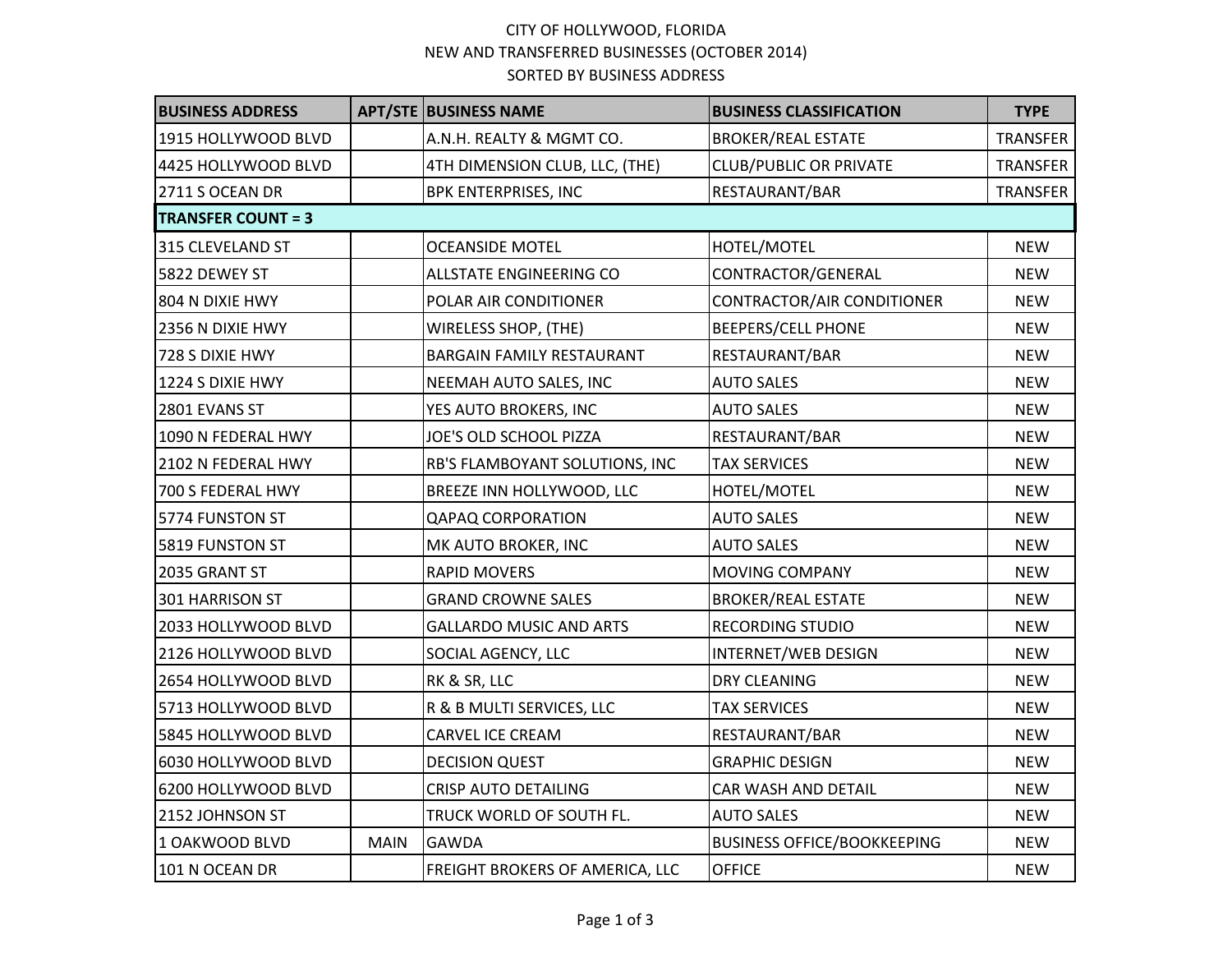## CITY OF HOLLYWOOD, FLORIDA NEW AND TRANSFERRED BUSINESSES (OCTOBER 2014) SORTED BY BUSINESS ADDRESS

| <b>BUSINESS ADDRESS</b> |    | <b>APT/STE BUSINESS NAME</b>  | <b>BUSINESS CLASSIFICATION</b>     | <b>TYPE</b> |
|-------------------------|----|-------------------------------|------------------------------------|-------------|
| 5400 N OCEAN DR         |    | J.G. EL MAR, LLC              | <b>BOAT/JET SKI RENTALS</b>        | <b>NEW</b>  |
| 3505 S OCEAN DR         |    | <b>STIRLING REAL ESTATE</b>   | <b>BROKER/REAL ESTATE</b>          | <b>NEW</b>  |
| 3800 S OCEAN DR         |    | LOGICA PROJECT, LLC           | <b>INTERNET/WEB DESIGN</b>         | <b>NEW</b>  |
| 200 S PARK RD           |    | USDIRECTORY.COM               | <b>INTERNET SALES</b>              | <b>NEW</b>  |
| 1945 PEMBROKE RD        |    | JM CELL, LLC                  | PAGING/WIRELESS                    | <b>NEW</b>  |
| 1947 PEMBROKE RD        |    | PEMBROKE KWIK STOP, INC       | <b>GROCERY/CONVENIENCE STORE</b>   | <b>NEW</b>  |
| 2147 PEMBROKE RD        |    | <b>ACCEPTANCE NOW 09535</b>   | <b>BUSINESS OFFICE/BOOKKEEPING</b> | <b>NEW</b>  |
| 3865 PEMBROKE RD        |    | <b>BROMI DESIGN, INC</b>      | WHOLESALE MERCHANDISE              | <b>NEW</b>  |
| 5925 PLUNKETT ST        |    | ALFONSO'S AUTO GROUP, INC     | <b>AUTO SALES</b>                  | <b>NEW</b>  |
| 1884 RADIUS DR          |    | ICE MODEL TALENT MGMT, INC    | <b>TALENT AGENCY</b>               | <b>NEW</b>  |
| 2535 RALEIGH ST         |    | RAMIREZ, ALEXANDER            | <b>JANITORIAL SERVICES</b>         | <b>NEW</b>  |
| 5767 RODMAN ST          |    | <b>CORPOLINK NORTH, LLC</b>   | <b>WHOLESALE MERCHANDISE</b>       | <b>NEW</b>  |
| 1714 SHERIDAN ST        |    | UPS STORE #6502, (THE)        | <b>SHIPPING AGENT</b>              | <b>NEW</b>  |
| 2848 STIRLING RD        |    | PRINT KING, LLC               | PRINTER/ENGRAVER/LITHOGRAPH        | <b>NEW</b>  |
| 2854 STIRLING RD        |    | <b>BLACKSTONE ARSENAL</b>     | <b>RETAIL STORE/STOCK</b>          | <b>NEW</b>  |
| 5900 STIRLING RD        |    | <b>EUPHORIC SMOKE, LLC</b>    | <b>RETAIL STORE/STOCK</b>          | <b>NEW</b>  |
| 7172 TAFT ST            |    | JULIA KEMIVES, INC            | <b>TAX SERVICES</b>                | <b>NEW</b>  |
| 3702 WASHINGTON ST      |    | PREMIER MD PRIMARY CARE       | <b>BUSINESS OFFICE/BOOKKEEPING</b> | <b>NEW</b>  |
| 5831 WASHINGTON ST      | 48 | PLATINUM AUTO BROKERS         | <b>BROKER/SERVICE</b>              | <b>NEW</b>  |
| 407 S 21 AVE            |    | LOCKSMITH GUYS, LLC, (THE)    | LOCKSMITHS/HOUSES AND CARS         | <b>NEW</b>  |
| 613 S 21 AVE            |    | <b>COAST TO COAST GENERAL</b> | CONTRACTOR/GENERAL                 | <b>NEW</b>  |
| 2700 N 29 AVE           |    | KOOL PAK, INC                 | ADVERTISING COMPANY/AGENCY         | <b>NEW</b>  |
| 1940 N 30 RD            |    | <b>CHAMA'S LINGERIE SHOP</b>  | <b>RETAIL STORE/STOCK</b>          | <b>NEW</b>  |
| 1940 N 30 RD            |    | <b>DUAL ART DESIGNS</b>       | <b>RETAIL STORE/STOCK</b>          | <b>NEW</b>  |
| 1940 N 30 RD            |    | JAZZ'N IT UP                  | <b>RETAIL STORE/STOCK</b>          | <b>NEW</b>  |
| 1940 N 30 RD            |    | <b>LAURA'S DELIGHTS</b>       | <b>RETAIL STORE/STOCK</b>          | <b>NEW</b>  |
| 1940 N 30 RD            |    | ROMANCING THE STONES          | <b>RETAIL STORE/STOCK</b>          | <b>NEW</b>  |
| 1940 N 30 RD            |    | TWIN OAKS FARM, LLC           | <b>RETAIL STORE/STOCK</b>          | <b>NEW</b>  |